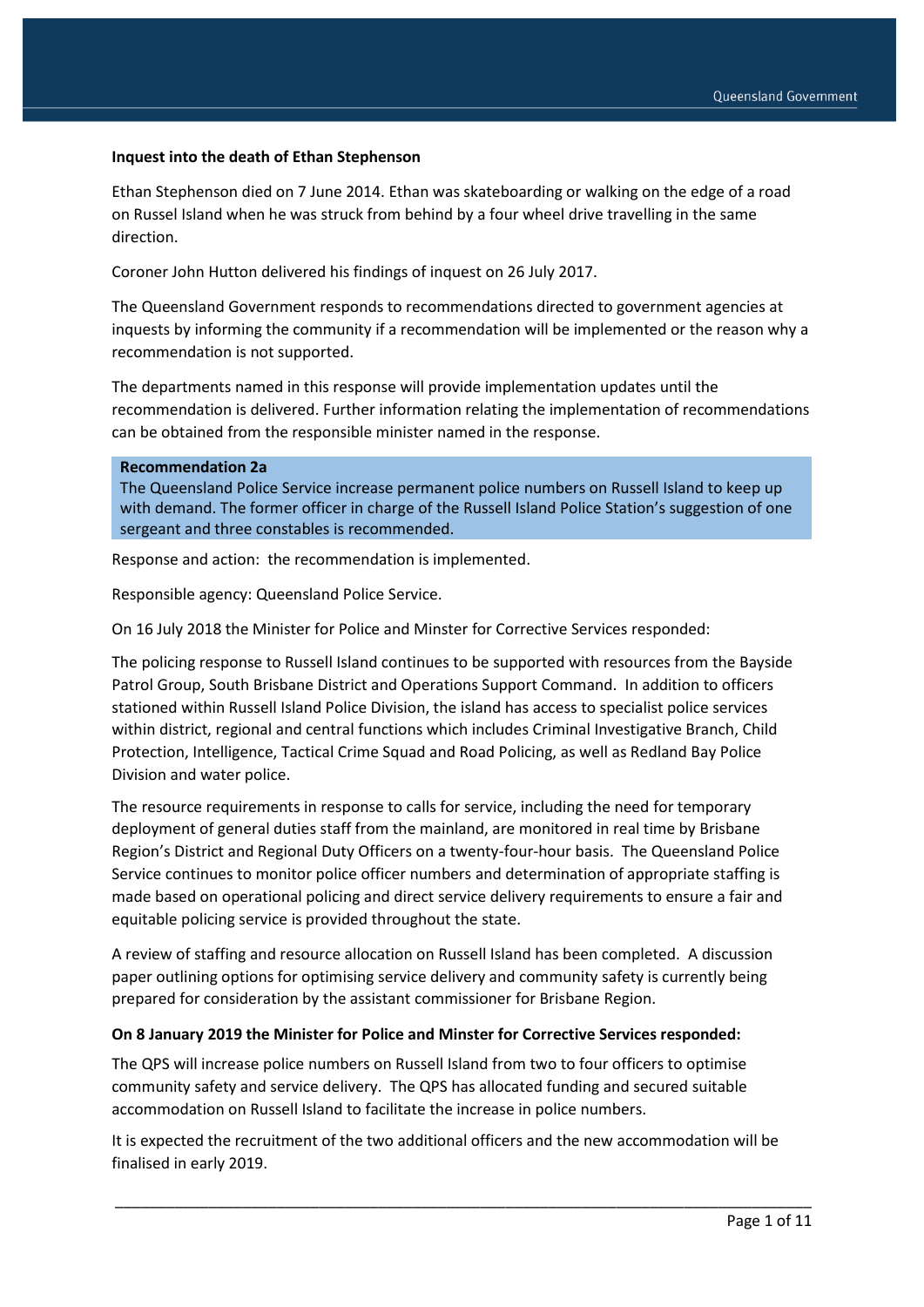# **On 2 May 2019 the Minister for Police and Minister for Corrective services responded:**

On 26 November 2018, the Premier announced the increase of two additional police for Russell Island Police Station. The QPS finalised the acquisition of a private residence on Russell Island to support the increase of staff at the local police station.

The two additional police positions will be advertised once logistical arrangements are finalised.

# **On 26 November 2019 the Minister for Police and Minister for Corrective Services responded:**

The strength of the Russell Island Police Station has increased from two staff to four, consisting of a sergeant and three constables/senior constables, as per the coroner's recommendation. Two constables were selected for transfer to Russell Island Station to fill the newly created positions.

The officers will commence at Russell Island as soon as the relevant human resource paperwork is finalised.

#### **Recommendation 2b**

The Queensland Police Service increase speed enforcement activities generally on Russell Island to support any reduction in speed limits on the island implemented by the Redland City Speed Management Committee.

Response and action: the recommendation is implemented.

Responsible agency: Queensland Police Service.

On 16 July 2018 the Minister for Police and Minster for Corrective Services responded:

The Bayside Patrol Group Capalaba Road Policing Unit increased its rostered traffic enforcement activities on Russell Island from one shift per 28-day roster, to two to three shifts per 28-day roster, based on operational requirements. Speed detection and saliva analysis (drug testing) have always, and will continue to be, the unit's main focus of enforcement activities on Russell Island.

In addition, regular road safety enforcement operations involving other specialist police units, such as the tactical crime squad, are now conducted more frequently. These regular road safety enforcement operations target the Fatal Five road user behaviours including speeding, distraction and inattention, drink driving, driving tired and seat belts.

The QPS will continue to review options for resource allocation on Russell Island which may allow for increased speed enforcement activities in future.

#### **Recommendation 2c**

The Queensland Police Service allocate a vehicle mounted radar to the Russell Island Police Station, and training, to facilitate more effective speed enforcement on the island.

Response and action: the recommendation is implemented.

Responsible agency: Queensland Police Service.

On 16 July 2018 the Minister for Police and Minster for Corrective Services responded:

The Bayside Patrol Group Capalaba Road Policing Unit loaned a mobile radar to the Russell Island Police Station to conduct speed enforcement activities. Specialist vehicle hardware was installed on the police vehicle and is ready for deployment, as soon as the training requirements are completed.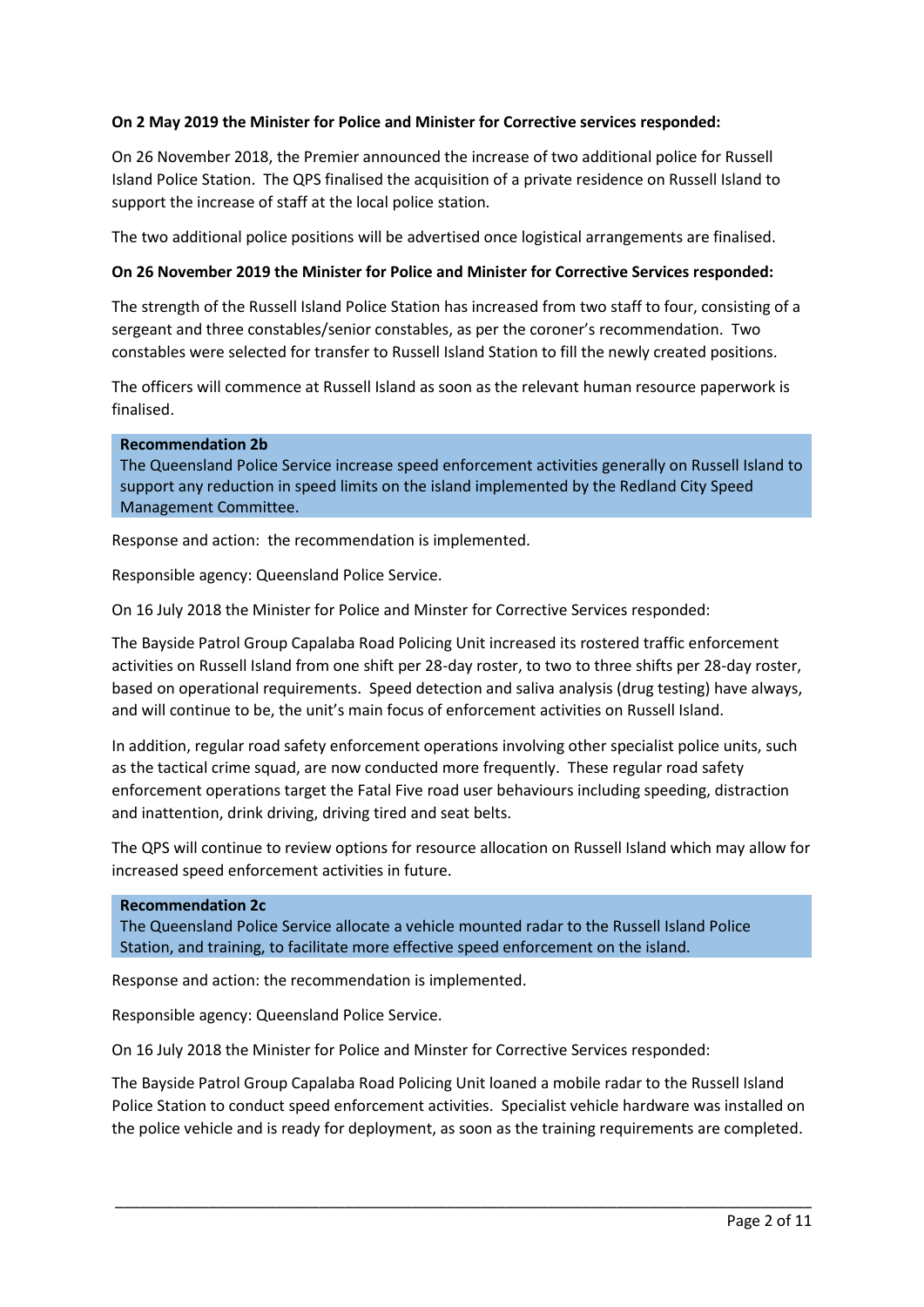The requalification training requirements for the use of a Lidar mobile radar is underway for the officers attached to the Russell Island Police Station. This is a prerequisite course that must be completed before officers can undertake the subsequent courses and training for the mounted radar in a police vehicle.

The training requirements for the officers on Russell Island will be completed as soon as practicable.

# **On 8 January 2019 the Minister for Police and Minster for Corrective Services responded:**

Russell Island was allocated a vehicle mounted radar. One officer attached to Russell Island is trained and is authorised to use the vehicle mounted radar allocated to Russell Island Police Station. The radar is operated by Russell Island Police Station to undertake speed enforcement activities.

Due to the logistics associated with training for qualification and the time required off the island to undertake this training, the second officer attached to Russell Island Police Station has not been trained to use the vehicle mounted radar, however this will be subject to further review following the recruitment of the two additional officers on Russell Island.

**Recommendation 2d** The Queensland Police Service amend the Queensland Police Service *Traffic manual* to include a time limit for a second alcohol breath test.

Response and action: the recommendation was not implemented.

Responsible agency: Queensland Police Service.

On 16 July 2018 the Minister for Police and Minster for Corrective Services responded:

The *Transport Operations (Road Use Management) Act 1995* sets out the arrangements for police officers who require a person to provide a specimen of breath for a breath test.

A breath test is usually the initial test taken by an officer using a mobile device, often roadside. An officer can request a breath test if the officer reasonably suspects the person was driving in the preceding three hours or was in charge of a vehicle or was involved in an incident resulting in a death, an injury or damage to property. The Act is supported by the Queensland Police Service *Traffic manual* which contains the policies and instructions in relation to operational traffic matters. The chapter of the manual titled 'Authority to breath test' says officers should take a breath test as soon as practicable and within three hours after the event (for example an incident resulting in injury, death or damage to property).

If the breath test is positive, the person may then be required to provide a further specimen of breath for analysis using different equipment. This second test is technically referred to as the *evidential breath analysis*. The initial breath test should not be confused with the evidential breath analysis. The certificate (or report) produced from the evidential breath analysis (as distinct from the initial breath test) is the evidence used to support a charge relating to a person's alcohol concentration.

Unlike the initial breath test, there is no statutory timeframe requirement to perform the evidential breath analysis.

If the certificate generated from the evidential breath analysis was conducted within three hours of the person last driving it can be used as conclusive evidence to support a charge. In cases where analysis is undertaken beyond three hours, the prosecution must call expert evidence as to the concentration of alcohol present in the breath of the person.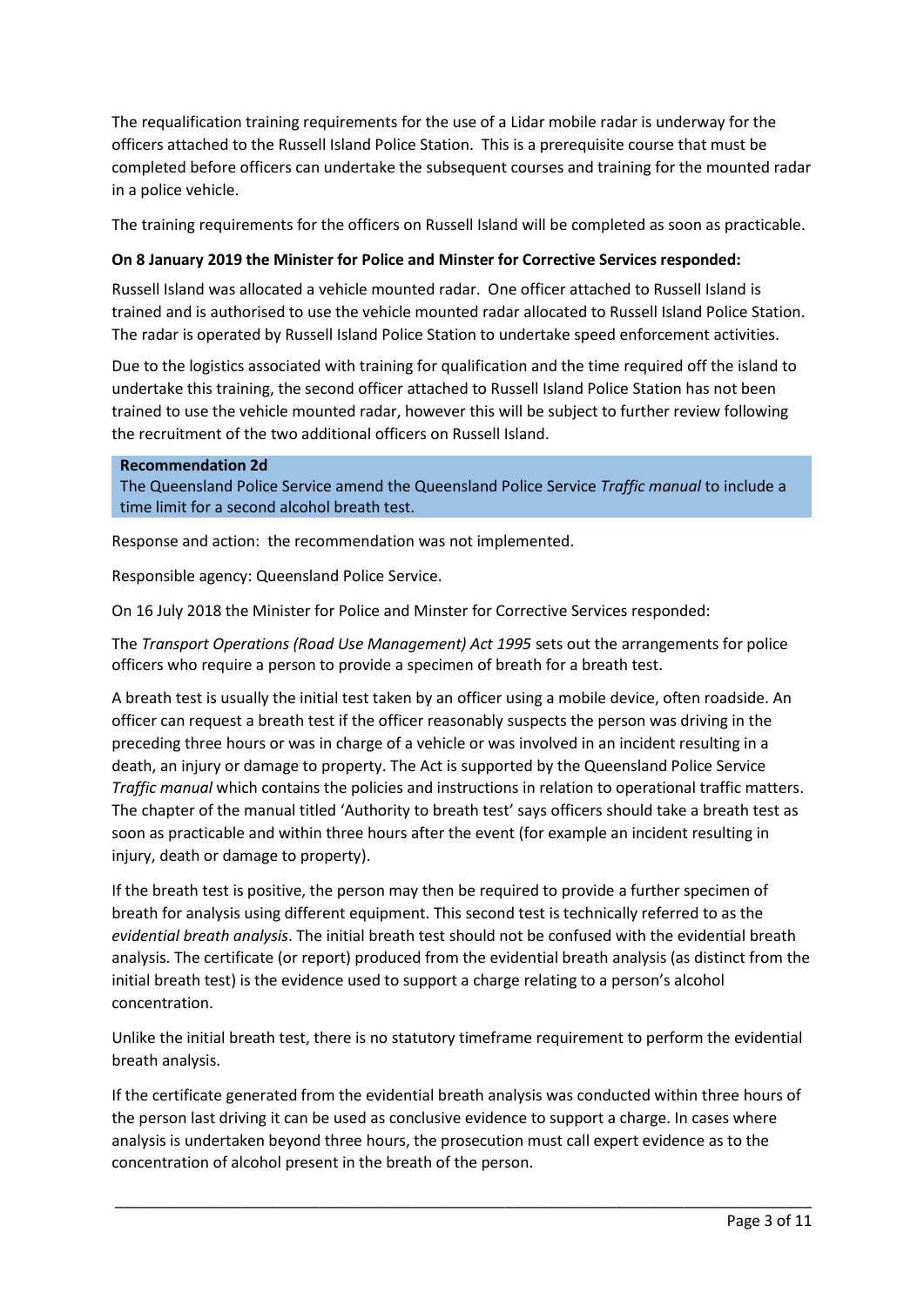The coroner pointed out there is no time limit as to when police must conduct the evidential breath analysis. There is no statutory requirement in the Act setting out a timeframe for the evidential breath analysis. Consequently, there is no timeframe set out in the *Traffic manual* imposing a timeframe. Though as indicated there is a significant impetus for analysis to be undertaken within three hours. However, this may not always be possible.

Imposing a timeframe to obtain an evidential breath analysis in the *Traffic manual* and restricting when law enforcement could obtain a specimen for analysis would be contrary to police efforts to reduce road trauma. It would also encourage offenders to evade police until whatever stipulated time had expired. Not only would this adversely affect enforcement action under the transport legislation it would also adversely affect the prosecution offences such as dangerous operation of a motor vehicle where driving under the influence of alcohol is a circumstance of aggravation.

The Queensland Police Service does not support the coroner's recommendation to impose a three hour limit on obtaining an evidential breath analysis, however the QPS will consider amending the *Traffic manual* to emphasise the importance of having analysis undertaken within a three hour period to ensure the certificate evidence is conclusive and avoid the need for expert evidence.

### **Recommendation 2e**

The Queensland Police Service allocate a saliva drug swab testing device to the Russell Island Police Station, and training, to enable police officers the ability to conduct initial drug tests on drivers, to determine whether it is necessary to escort drivers to the mainland for a blood test.

Response and action: the recommendation was not implemented.

Responsible agency: Queensland Police Service.

On 16 July 2018 the Minister for Police and Minster for Corrective Services responded:

A driver may be arrested or detained under the provisions of the *Transport Operations Road Use Management Act 1995* if their roadside drug or breath test results was positive or if they acted in a manner that would suggest they were under the influence of liquor or a drug (indicia). The driver can then be transported to a police station or place for a blood test which is then sent to the laboratory to test for the presence of liquor or a drug (a place can include a hospital or medical facility).

Currently, there are more than 560 police officers trained and approved to administer a roadside drug test across the state, of which approximately 162 are based in Brisbane Region. The Bayside Patrol Group Road Policing Unit currently has 11 officers trained to administer a roadside drug test. The general duties officers attached to the Russell Island Police Station are not trained and approved to administer a roadside drug test, and the police station is not equipped with a saliva drug swab testing kit. Road policing unit officers across the state are trained and approved to administer roadside drug tests, however, this capability is not extended to general duties teams.

Despite this, the Russell Island Police Station has standard protocols in place to proactively manage situations involving drivers who drive under the influence of liquor or a drug. This involves coordinating with the water police and the Redland Bay Police Station to transport driver/s to the mainland for a blood test and/or the Wynnum Watchhouse for processing. To ensure Russell Island maintains a policing presence, the officers will hand over the driver/s to the Redland Bay Police Station crew attending with the water police, for further processing and investigation.

\_\_\_\_\_\_\_\_\_\_\_\_\_\_\_\_\_\_\_\_\_\_\_\_\_\_\_\_\_\_\_\_\_\_\_\_\_\_\_\_\_\_\_\_\_\_\_\_\_\_\_\_\_\_\_\_\_\_\_\_\_\_\_\_\_\_\_\_\_\_\_\_\_\_\_\_\_\_\_\_\_\_

This recommendation is not supported.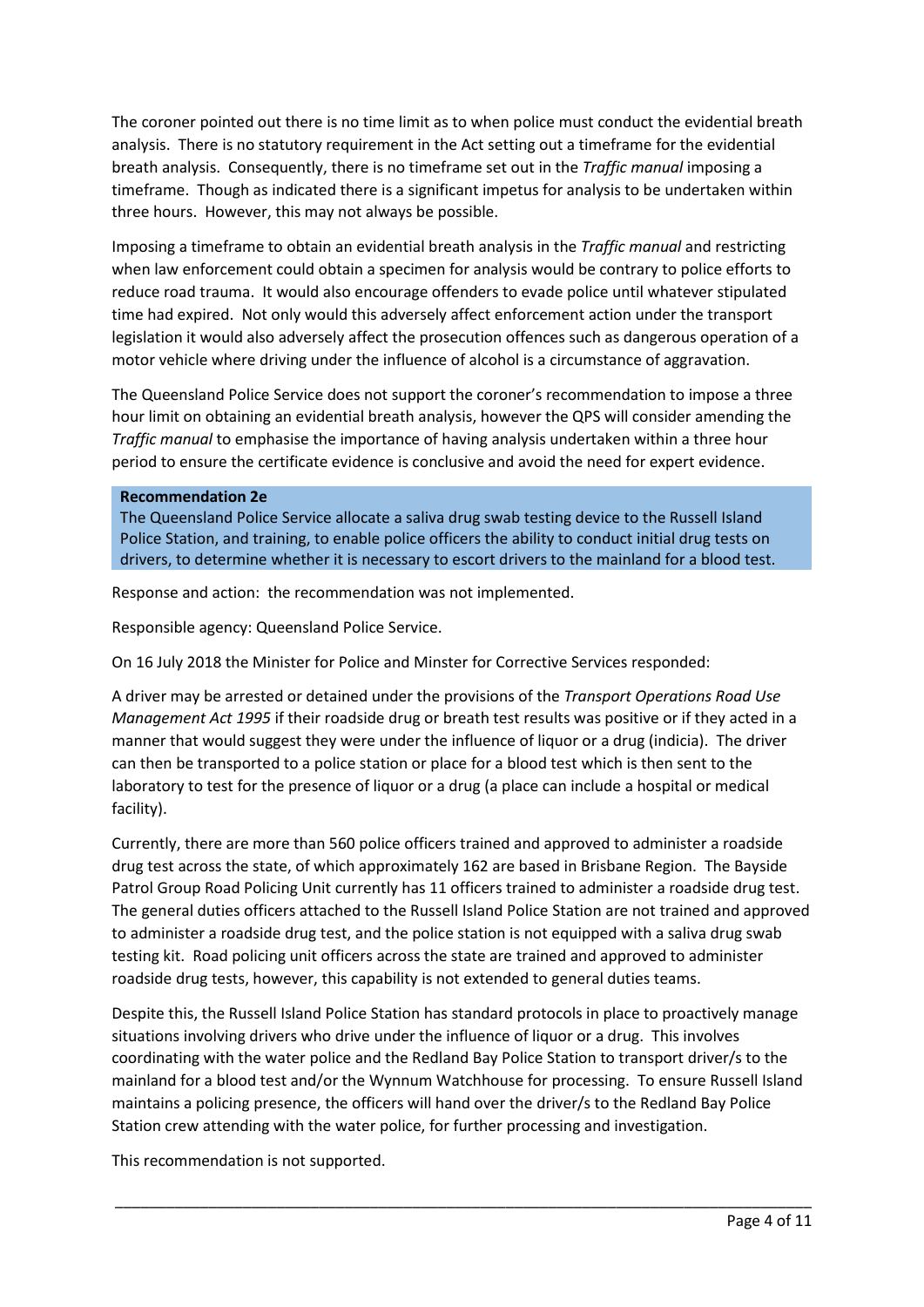### **Recommendation 2f**

The Queensland Police Service implement a policy that all drivers on Russell Island involved in a serious motor vehicle accident be subjected to an initial road side breath test and saliva drug test.

Response and action: the recommendation was not implemented.

Responsible agency: Queensland Police Service.

On 16 July 2018 the Minister for Police and Minster for Corrective Services responded:

Pursuant to section 5.5(ix) of the *Traffic manual*, a police officer attending a traffic crash has the authority to require the driver/s of any motor vehicle involved in a traffic crash to submit to a roadside breath test and saliva drug test. Furthermore, a police officer attending a traffic crash where a person has been seriously injured or killed has the authority to test all drivers for the presence of alcohol and drugs.

The Russell Island Police Station does not have the resources available or officers qualified and approved to administer a roadside drug test. Furthermore, drivers involved in serious traffic accidents generally are not able to provide testing on the roadside due to injuries. However, under the relevant legislation, police officers have the authority to transport the driver/s to the hospital on the mainland for a blood test to test for the presence of alcohol or a drug. The officers at Russell Island Police Station coordinate with the water police and the Redland Bay Police Station to transport driver/s to the mainland for a blood test and/or the Wynnum Watchhouse for processing. To ensure Russell Island maintains a policing presence, the officers will hand over the driver/s to the Redland Bay Police Station crew attending with the water police, for further processing and investigation.

This recommendation is not supported.

#### **Recommendation 2g**

The Queensland Police Service nominate a police liaison officer to attend each Redland Transport Advisory Group meeting and to liaise with the Russell Island police regarding traffic safety matters.

Response and action: the recommendation is implemented.

Responsible agency: Queensland Police Service.

On 16 July 2018 the Minister for Police and Minster for Corrective Services responded:

The officer in charge of the Bayside Patrol Group Capalaba Road Policing Unit (CRPU) is a founding member of the Redland Transport Advisory Group and attends every meeting. The officer in charge provides feedback from each meeting to all relevant stakeholders which includes the police officers at Russell Island Police Station. The officer in charge is the liaison officer between Redland Transport Advisory Group and the officer in charge of the Bayside Patrol Group.

Some strategies discussed at the Redland Transport Advisory Group meeting include progressing a joint road/traffic operation with CRPU and Queensland Transport inspectors, and further educational and school initiatives in relation to road safety. The South Brisbane District Crime Prevention Unit has also been engaged to provide assistance where required.

#### **Recommendation 3a**

The Department of Transport and Main Roads introduce a public bus service to Russell Island, utilising the Translink Go-Card system.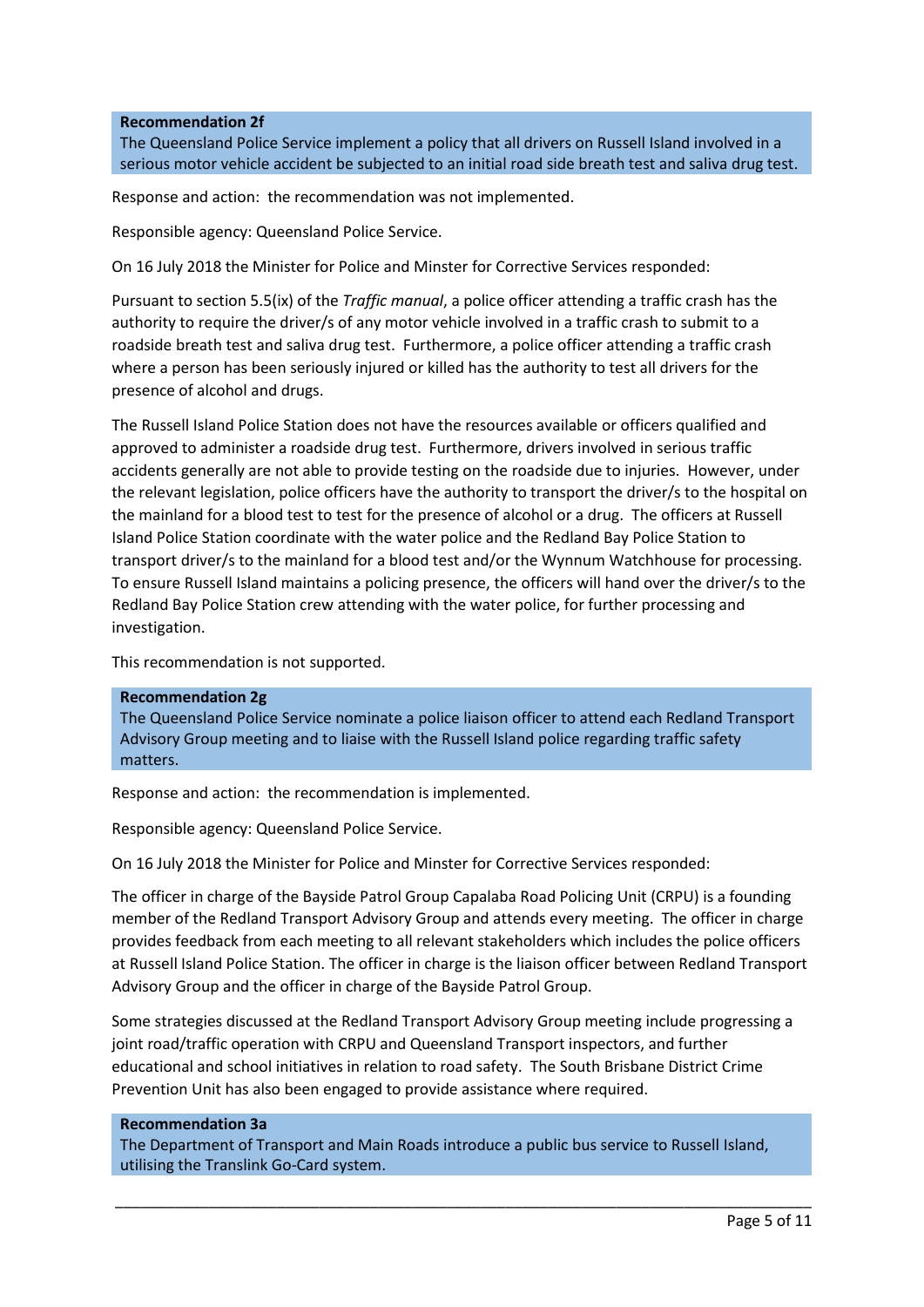Response and action: the recommendation was not implemented.

Responsible agency: Department of Transport and Main Roads.

On 26 February 2019 the Minister for Transport and Main Roads responded:

The Department of Transport and Main Roads does not support the introduction of a new passenger transport service on Russell Island at this time on the basis that:

- The provision of transport services is challenging in low-density areas such as Russell Island as patronage demand is inadequate to support scheduled mass transit services.
- Russell Island currently has a low population with 2,836 residents (1.6 persons per hectare) recorded in 2016. This is an increase of 363 residents from 2011 (ABS Census) which indicates low population growth.
- TransLink's draft Integrated Public Transport Service Planning Guidelines identify that areas with a density under 9 persons per hectare do not support mass transit services.
- In addition, to implement a service, significant investment would be required on Russell Island to improve the road network, footpaths, lighting, bus stops and compliance with the *Disability Discrimination Act 1992*.

Redland City Council trialled bus services on Russell Island between 2004 and 2005. Council identified very low demand for the service of approximately 320 passengers using the service per month or 16 passengers per day. The trial bus operated four morning and four afternoon loop services.

Given the current low residential density and population, the expected limited patronage uptake, and significant investment required, the introduction of an urban bus service on Russell Island is not supported by department at this time.

## **Recommendation 3b**

The Department of Transport and Main Roads take the lead in a safety campaign on Russell Island (in consultation with the Redland City Council and the Russell Island Primary School) to promote safe road usage by children (including the importance of using footpaths, not riding skateboards and other wheeled devices on the roads, and wearing helmets).

Response and action: the recommendation is agreed in part and implementation is complete.

Responsible agency: Department of Transport and Main Roads.

On 26 February 2019 the Minister for Transport and Main Roads responded:

The Department of Transport and Main Roads is working to support implementation of road safety education in Russell Island State School and throughout Queensland.

The Department of Transport and Main Roads' Road Safety, South East Queensland Region is an active member of the Redland Traffic Advisory Group. The group is chaired by the local authority, Redland City Council and includes members from a number of stakeholder organisations, such as the Queensland Police Service. The coroner's findings were discussed on 29 August 2017.

Russell Island State School joined the School Crossing Supervisor Scheme in January 2016 and have a children's crossing on High Street. There are two school crossing supervisors who work in rotating shifts to control the crossing. Prior to joining the scheme, the school provided volunteers to supervise the crossing with the department's support. Flashing school zone signs were installed.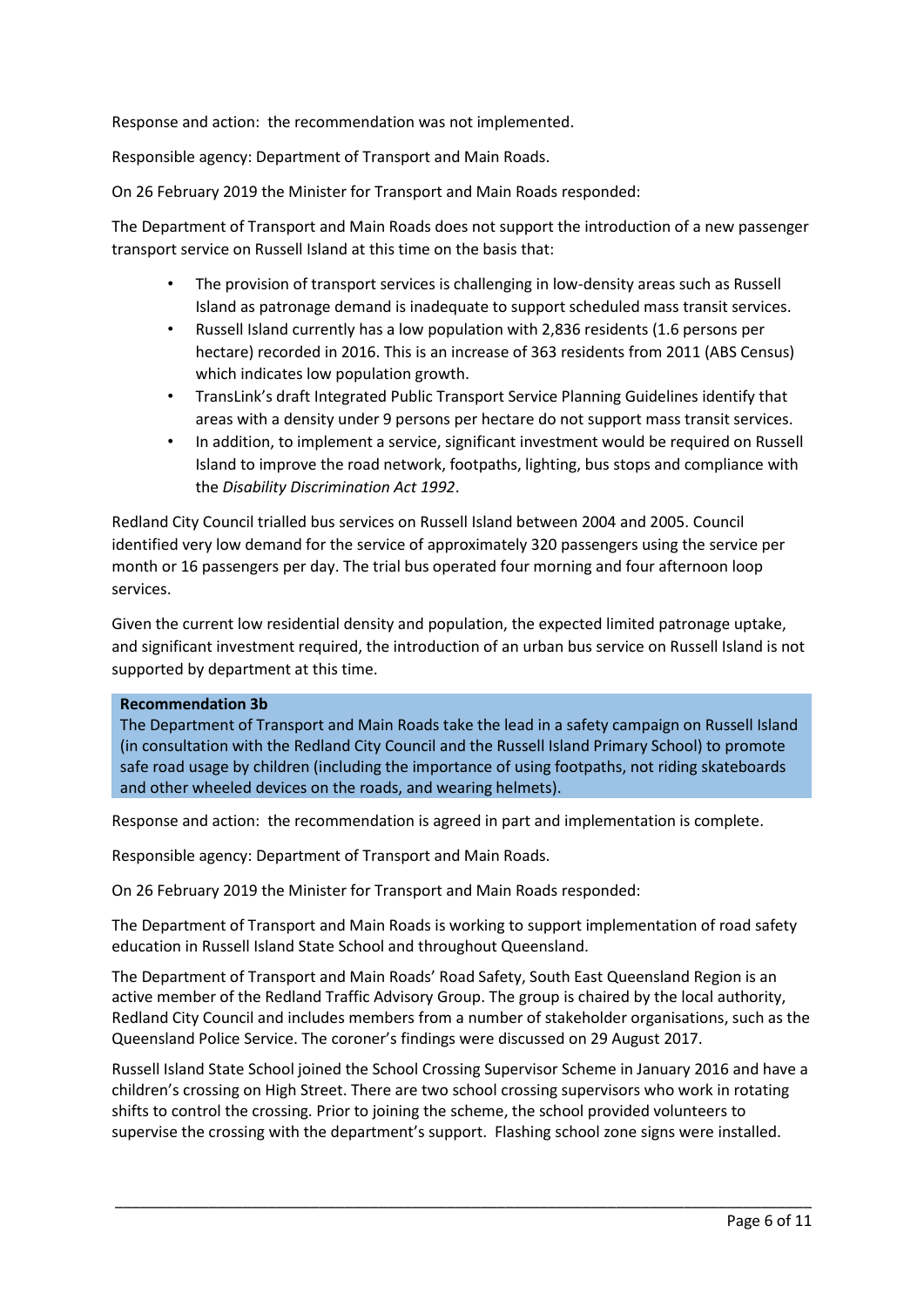On 5 September 2017, a Department of Transport and Main Roads road safety officer spoke with Russell Island State School about road safety around the school and, in implementation of this recommendation, provided educational material for the school to share with students and parents which included:

- safe school travel
- Road Safety Matters, a curriculum aimed at specific age groups
- Road Safety Hero Parent booklet, aimed at parents and how to teach your children safe road practices
- Be a Road Safety Hero, aimed at children and how to be road safety aware
- cycling.

The Department of Transport and Main Roads supports local communities, including through schools, to implement solutions for local road safety issues. This includes opportunities for funding through the Community Road Safety Grants scheme and developing new road safety curriculum resources for teachers to use during lessons. These efforts are supported by statewide communications through the StreetSmarts (formerly Join the Drive) program.

The Department of Transport and Main Roads offers funding to local councils and schools to implement community road safety projects through the Community Road Safety Grants scheme. In 2014, TMR provided funding through the scheme to Redland City Council to implement its No Excuses campaign, which included resources targeting driver behaviour around schools in the council area.

Local stakeholders can find further information about opportunities under the scheme on the Department of Transport and Main Roads website or by contacting the department's road safety manager in their region.

Under the new Queensland Road Safety Action Plan 2017-19, the department committed to develop and launch a suite of innovative road safety school curriculum resources for use by Queensland teachers and students. It is intended that these resources will include innovative, engaging activities and assessment linked to the Australian Curriculum to provide opportunities for meaningful learning while embedding good road safety behaviours.

Development has commenced with resources for years 5 and 6 which focus on wearing helmets when cycling, avoiding distraction and staying safe while crossing the road. Further road safety behaviours to be included for other age groups will be an important consideration as resources are developed and rolled out in future stages of the program.

The Department of Transport and Main Roads continues to implement the StreetSmarts social change program which encourages community engagement, action and participation to foster sustained attitudinal and behavioural change to improve road safety.

StreetSmarts' [Facebook](https://www.facebook.com/streetsmartsQLD/) page currently has almost 139,000 followers, the highest number of followers of any Australian road safety organisation. It includes posts on child pedestrian safety, which give parents and carers tips about teaching children how to be safe pedestrians and how to safely walk to school. The department also regularly includes school holiday posts in its media calendar to encourage drivers to slow down and look out for children near the road. Regular school zone/back to school posts achieve high engagement and demonstrate that the community is interested in road safety around schools.

The Department of Transport and Main Roads, as part of the Redland Traffic Advisory Group, will continue to address any road safety concerns raised on Russell Island.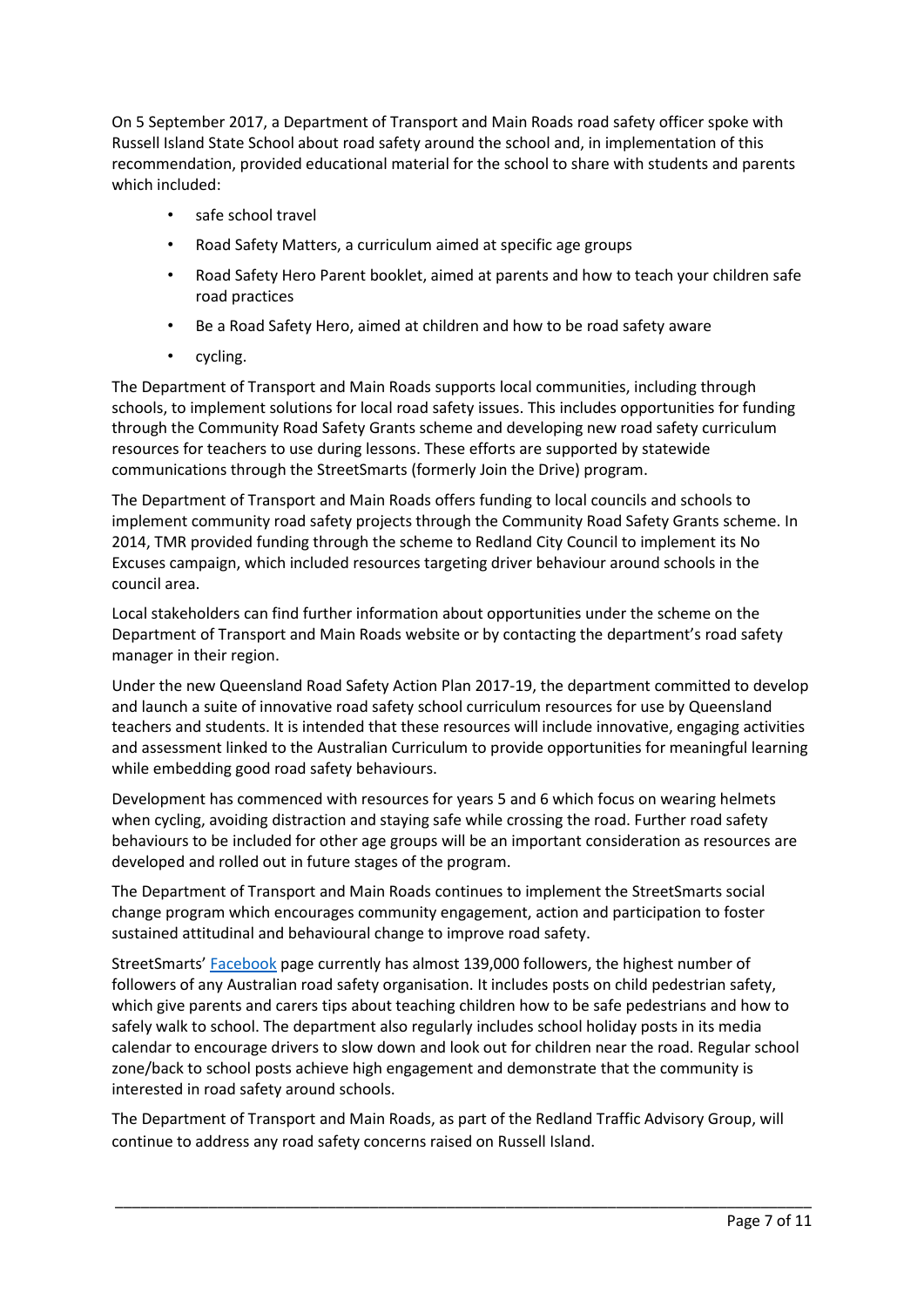## **Recommendation 4a**

The Queensland Government amend regulation 240 of the Transport Operations (Road Use Management – Road Rules) Regulations 2009 (Qld) (TORUM Road Rules) to prohibit skateboards, scooters, and similar wheeled recreational devices from all public roads or

At the very least, amend regulation 256 of the TORUM Road Rules to mandate helmets, and the use of reflective clothing / illumination devices at night time, for all riders of skateboards, scooters, and similar wheeled recreational devices on roads.

Response and action: the recommendation was not implemented.

Responsible agency: Department of Transport and Main Roads.

On 26 February 2019 the Minister for Transport and Main Roads responded:

The government respectfully acknowledges the coroner's view that the Transport Operations (Road Use Management – Road Rules) Regulation 2009 (Queensland Road Rules) should be amended to prohibit skateboards, scooters and similar wheeled recreational devices from all public roads, and at the very least amendments should be made to mandate helmets and the use of reflective clothing/illumination devices at night time for all wheeled recreational devices.

The Queensland Road Rules currently limit the use of wheeled recreational devices to lower speed roads as they can only be used on roads with a speed limit of 50km/h or less. These roads must not have a dividing line or medium strip, nor be one-way roads with more than one marked lane. Wheeled recreational devices also cannot travel on any road at night, except to cross it by the shortest safe route. These restrictions, based on model laws contained in the Australian Road Rules, seek to ensure road user safety whilst facilitating efficient transport. Local councils also have the discretion to erect signage to prevent wheeled recreational devices from travelling along certain lower speed roads, for example, where it is considered unsafe.

The existing restrictions on the use of wheeled recreational devices are considered appropriate, and consideration is not being given to a general prohibition on roads. This would have the effect of disadvantaging users of such devices in areas where pedestrian infrastructure is not available.

The Queensland Road Rules do not currently mandate helmets and reflective clothing/illumination devices for riders of wheeled recreational devices given existing safeguards which permit their use on lower speed roads during the day. Wheeled recreational devices are not legally permitted on any road at night, and as such there is no need to implement a requirement to wear reflective clothing or have illumination devices.

Whilst bicycle riders must wear helmets, the Department of Transport and Main Roads (TMR) considers that wheeled recreational vehicles fundamentally differ from bicycles. Bicycles typically travel at higher speeds, have general access to the road network and can legally be ridden on the road at night. This means there is a heightened road safety risk profile associated with bicycle use that justifies mandatory helmet requirements. The same risks do not apply to wheeled recreational devices when they are used in accordance with existing legislative parameters and as such mandatory helmet requirements for wheeled recreational devices is not being considered.

#### **Recommendation 4b**

The Queensland Government amend section 80 of the *Transport Operations (Road Use Management) Act 1995 (Qld)* (TORA) to mandate an initial drug saliva swab test or blood test on all drivers involved in motor vehicle accidents that have resulted, or are likely to result in a fatality.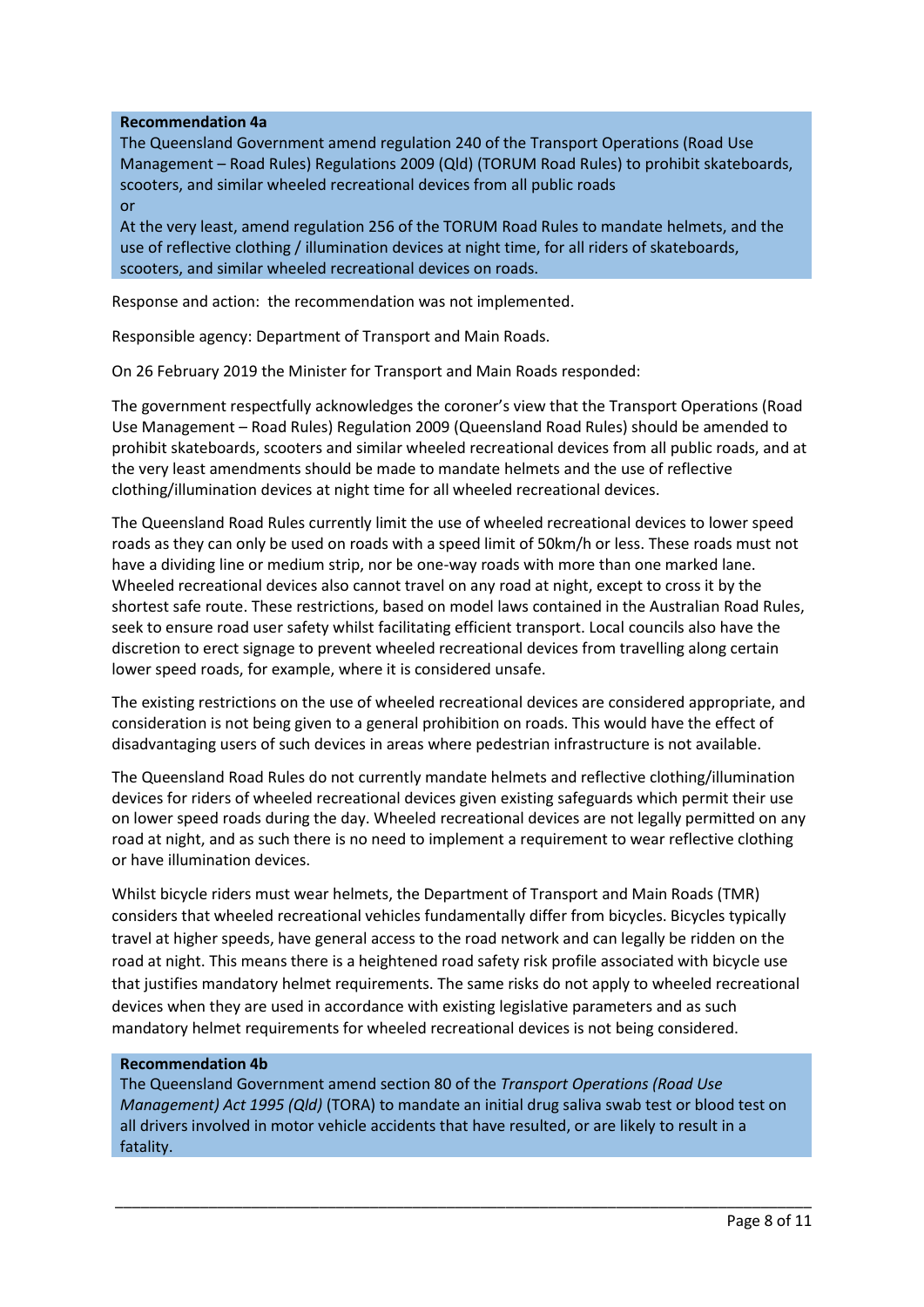Response and action: the recommendation was not implemented.

Responsible agency: Department of Transport and Main Roads (lead) supported by the Queensland Police Service.

On 8 January 2019 the Minister for Transport and Main Roads responded and the Minister for Police and Minister for Corrective Services responded:

The government respectfully acknowledges the coroner's view that section 80 of the *Transport Operations (Road Use Management) Act 1995* (TORUM Act) be amended to mandate an initial drug saliva swab test or blood test on all drivers involved in motor vehicle accidents that have resulted, or are likely to result, in a fatality.

Testing currently relates to offences for being under the 'influence' of liquor or a drug or 'presence' of a drug:

- Testing relating to 'influence' is mostly done by requiring a specimen of breath or blood. A specimen of breath will indicate the concentration of alcohol in the blood and a specimen of blood will indicate the concentration of alcohol and drugs in the blood.
- Testing relating to 'presence' of a drug is undertaken by analysis of a specimen of saliva.

There is greater severity for offences related to 'influence' of liquor or a drug, than offences for 'presence' of a drug.

An officer will determine what testing is done depending on the prevailing circumstances including the availability of resources and in some instances the availability of qualified persons to undertake the testing. In most cases, police will undertake breath testing as breath testing resources are more widely spread across the state. Breath testing is also a more economical means of testing.

Where there is a fatality (or an incident likely to result in a fatality), QPS policy requires an officer to seek a specimen of blood for analysis. A specimen of blood is preferred because, as previously stated, it provides information on concentrations of alcohol and drugs in the blood. However, taking specimens of blood is unable to be mandated as there may be some difficulty in arranging for a specimen to be taken depending on the equipment and personnel resources available at that location.

The government does not intend to mandate an initial drug saliva swab on all drivers involved in motor vehicle accidents that result in (or are likely to result in) a fatality due to the level of complexity involved in drug testing. Testing for the 'presence' of a drug is a three-step process, requiring a preliminary test of saliva and a further confirmatory test if the first test is positive. If the confirmation test returns a positive, the saliva is sent for analysis.

Only police officers attached to the Road Policing Command and the Rapid Action Patrol are qualified and approved to administer roadside blood tests and saliva tests under section 80(8G) of the TORUM Act. This capability is not extended to general duties/first response officers who are often first on the scene of a crash, particularly in areas outside metropolitan centres. However, these officers will first assess the scene and will request officers from the Road Policing Command or Rapid Action Patrol to attend the scene and carry out the necessary tests. In addition, the Forensic Crash Unit officers will attend most fatalities. The Forensic Crash Unit have also been directed by Road Policing Command to arrange for the taking of such tests if they have not been taken. Essentially Forensic Crash Unit officers are the last control when all others have failed to require alcohol and drug testing.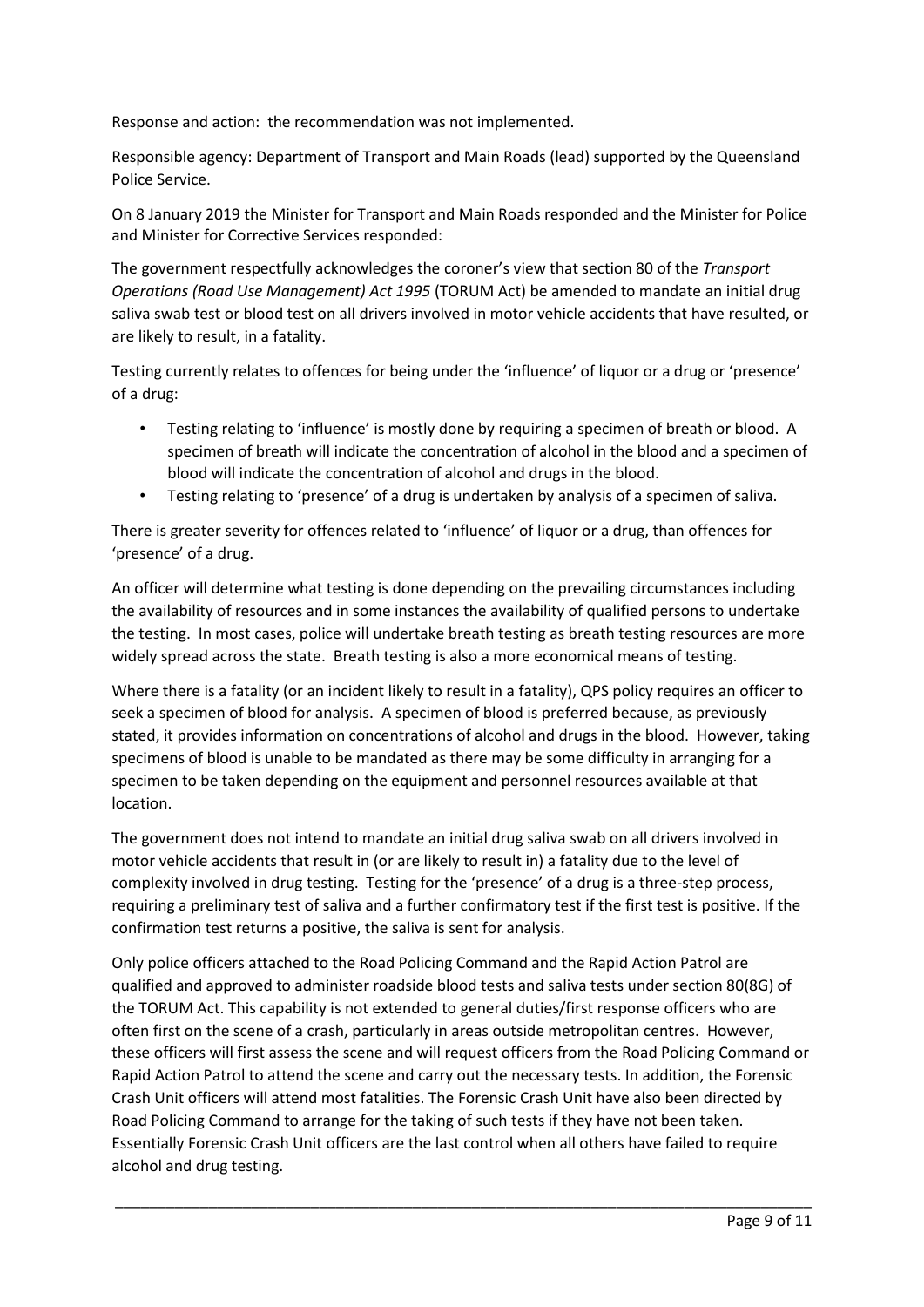The Queensland Police Service also notes that in the event a driver requires urgent medical treatment, it is likely an officer will attend the hospital and require a specimen of blood for analysis by a medical practitioner. The analysis will determine the concentration of alcohol and drugs in the driver's blood.

### **Recommendation 4c**

The Queensland Government amend section 80 of the *Transport Operations (Road Use Management) Act 1995 (Qld)*, to only require police officers to take one saliva swab for initial drug testing (rather than two). (As was done previously to comparable provisions in relation to alcohol breath testing).

Response and action: the recommendation was not implemented.

Responsible agency: Department of Transport and Main Roads (lead) supported by the Queensland Police Service.

On 8 January 2019 the Minister for Transport and Main Roads responded and the Minister for Police and Minister for Corrective Services responded:

The government respectfully acknowledges the coroner's view that section 80 of the *Transport Operations (Road Use Management) Act 1995* (TORUM Act) be amended to only require officers to take one saliva swab for initial drug testing, rather than two.

It is not possible to only take one saliva swab to obtain a conclusive result. Two saliva swabs are still required for the purposes of obtaining an evidentiary certificate for court. There is no current roadside technology available worldwide to allow for a single test to be completed for a conclusive result.

However, section 80 of the TORUM Act was recently amended to allow a single officer to complete all tests prior to the sample going to laboratory to test for the presence of an illicit drug.

## **Recommendation 4d**

The Queensland Government review whether it is feasible to amend section 80 of the *Transport Operations (Road Use Management) Act 1995 (Qld)*, so that Queensland Ambulance officers can be authorised to take blood tests from drivers involved in serious motor vehicle accidents for drugs. This provision could be limited to remote communities, such as Russell Island, where there are no after-hours doctors, nurses or qualified assistants to take blood tests.

Response and action: the recommendation was not implemented.

Responsible agency: Department of Transport and Main Roads (lead) supported by the Department of Health.

On 1 November 2018 the Minister for Transport and Main Roads responded and the Minister for Health and Minister for Ambulance Services responded:

The government acknowledges the coroner's suggestion that a review of section 80 of the *Transport Operations (Road Use Management) Act 1995* (TORUM Act) be undertaken to determine the feasibility of Queensland Ambulance Service officers being authorised to undertake blood tests from drivers involved in serious incidents, for the presence of drugs. The government notes the coroner indicated this could be limited to remote communities where no after-hours doctors, nurses or qualified assistants are available to take blood tests.

Consultation with the Queensland Ambulance Service indicates that it would not be feasible for paramedic to conduct blood tests on drivers involved in serious motor vehicle crashes. In particular,